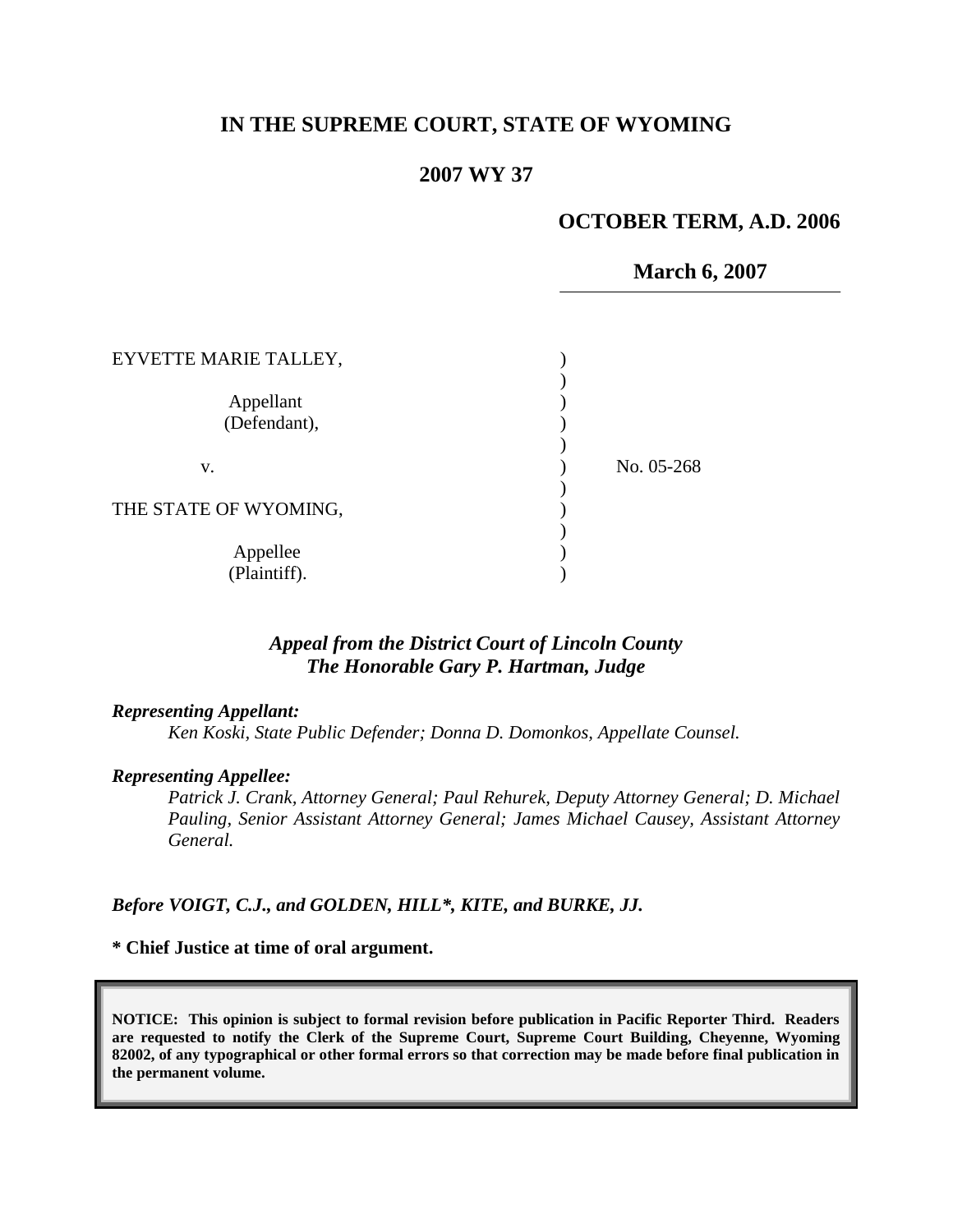### **BURKE, Justice.**

[¶1] Ms. Talley appeals her convictions for felony murder, attempted aggravated robbery, and conspiracy to commit aggravated robbery. She contends that prosecutorial misconduct denied her a fair trial. We affirm.

### *ISSUES*

[¶2] Ms. Talley presents two issues:

- 1) Did prosecutorial misconduct occur when the prosecutor questioned Appellant about whether other witnesses were "lying"?
- 2) Did the prosecutor commit misconduct in closing argument by referring to an accomplice's inability to testify?

# *FACTS*

[¶3] In February of 2004, Ms. Talley traveled with her boyfriend, Brian Rawle, her brother, Marco Lemus, and Marco's wife, Tiffany Lemus, from South Dakota heading toward Arizona, where they expected to find employment. Ms. Talley brought her three children, including her teenage daughter, FT. The Lemus couple brought their three children. All ten individuals traveled in one vehicle, a 1989 Cadillac Deville. During the trip, the adults engaged in illegal drug use. On their way to Arizona, they made several stops including a planned stop in Kemmerer, Wyoming, where Mr. Rawle had previously lived for a short time.

[¶4] From his time spent in Kemmerer, Mr. Rawle had a connection with an alleged drug dealer, Manuel Leon-Leyva. The evidence presented by the State showed that Ms. Talley, her brother, and Mr. Rawle conspired sometime during their trip to rob Mr. Leon-Leyva. When they arrived in Kemmerer, Mr. Rawle called Mr. Leon-Leyva and arranged a meeting at a local grocery store. The three armed themselves with steak knives before the meeting. They parked the Cadillac behind the store. Ms. Talley and her two coconspirators exited the vehicle and went to the other side of the building. Mr. Leon-Leyva arrived to meet them, driving his 1992 Isuzu Trooper. Mrs. Lemus and the children remained in the Cadillac.

[¶5] Some time later, the Isuzu pulled up and parked in front of the Cadillac. Mrs. Lemus observed the Isuzu rocking and moving, and one of the children said she thought that someone was being beat up. Mrs. Lemus approached the Isuzu to see what was happening. Ms. Talley emerged from the Isuzu covered in blood. She escorted Mrs.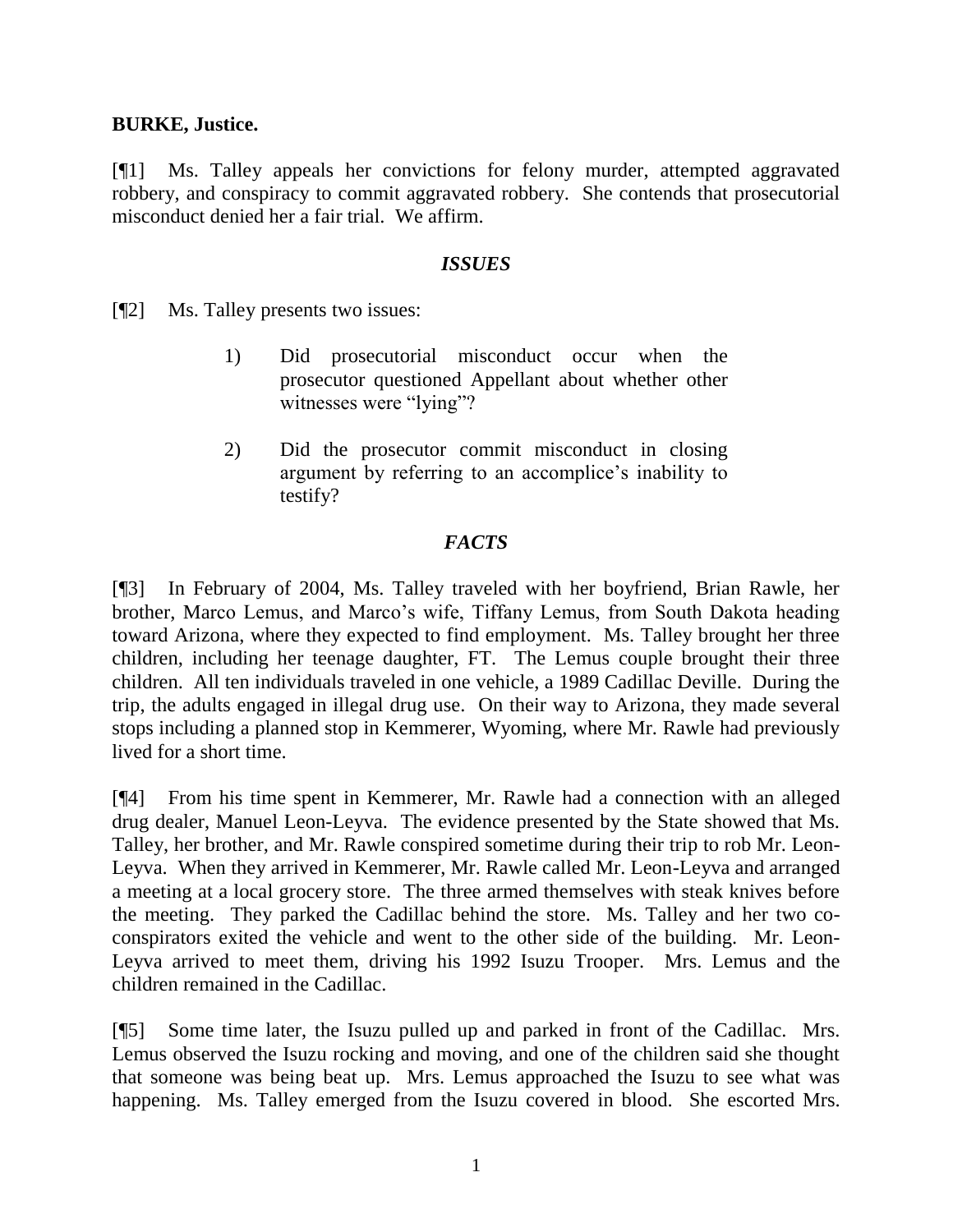Lemus back to the Cadillac. Ms. Talley sat in the driver's seat and placed her knife between the front seat cushions. She then drove the Cadillac, following the Isuzu driven by Mr. Rawle, to a remote area outside of town. Ms. Talley, her boyfriend, and her brother set the Isuzu on fire with Mr. Leon-Leyva's body inside.

[¶6] The charred vehicle and remains were later discovered by an oilfield worker who contacted law enforcement. An investigation ensued, and it was discovered that Mr. Leon-Leyva had suffered numerous stab wounds. Ms. Talley was eventually charged with three counts: 1) felony murder in violation of Wyo. Stat. Ann. § 6-2-101(a) (LexisNexis 2003); 2) attempted aggravated robbery in violation of Wyo. Stat. Ann. § 6- 1-301 and  $\S$  6-2-401(c)(ii) (LexisNexis 2003); and 3) conspiracy to commit aggravated robbery in violation of Wyo. Stat. Ann.  $\S$  6-1-303(a) and  $\S$  6-2-401 (c)(ii) (LexisNexis 2003).

[¶7] At trial, the State presented the testimony of several witnesses. In addition to testimony from witnesses regarding the discovery of Mr. Leon-Leyva's body and the criminal investigation, Tiffany Lemus and FT testified about the events they witnessed during the trip. Two other witnesses, James "JR" Rutledge and Cindy Sanchez, testified that Ms. Talley had bragged to them that she had cut the throat of a drug dealer in Wyoming and related details of the crime Ms. Talley shared with them. Brian Rawle and Marco Lemus did not testify, but incriminating statements they made to the police were discussed by several witnesses during the trial. Ms. Talley testified on her own behalf and admitted to being present but denied direct involvement in the robbery or murder of Mr. Leon-Leyva.

[¶8] The jury found Ms. Talley guilty on all three counts. She was sentenced to a prison term of eight to ten years on the conspiracy conviction. The attempt conviction merged with the felony murder conviction for sentencing, and the district court imposed a life sentence, to be served consecutive to the eight to ten year prison term. Ms. Talley timely appealed. Further facts will be discussed as needed in our review of Ms. Talley's claims of prosecutorial misconduct.

# *STANDARD OF REVIEW*

[¶9] Allegations of prosecutorial misconduct are reviewed by reference to the entire record and hinge on whether a defendant's case has been so prejudiced as to constitute denial of a fair trial. Similarly, the propriety of any comment within a closing argument is measured in the context of the entire argument. *Dysthe v. State*, 2003 WY 20, ¶ 22, 63 P.3d 875, 884 (Wyo. 2003). Reversal is not warranted unless a reasonable probability exists, absent the error, that the appellant may have enjoyed a more favorable verdict. *Id*. Ms. Talley has the burden of demonstrating plain error because no objection was made at trial to either the prosecutor's questioning or to the closing argument. Plain error exists when: 1) the record is clear about the incident alleged as error; 2) there was a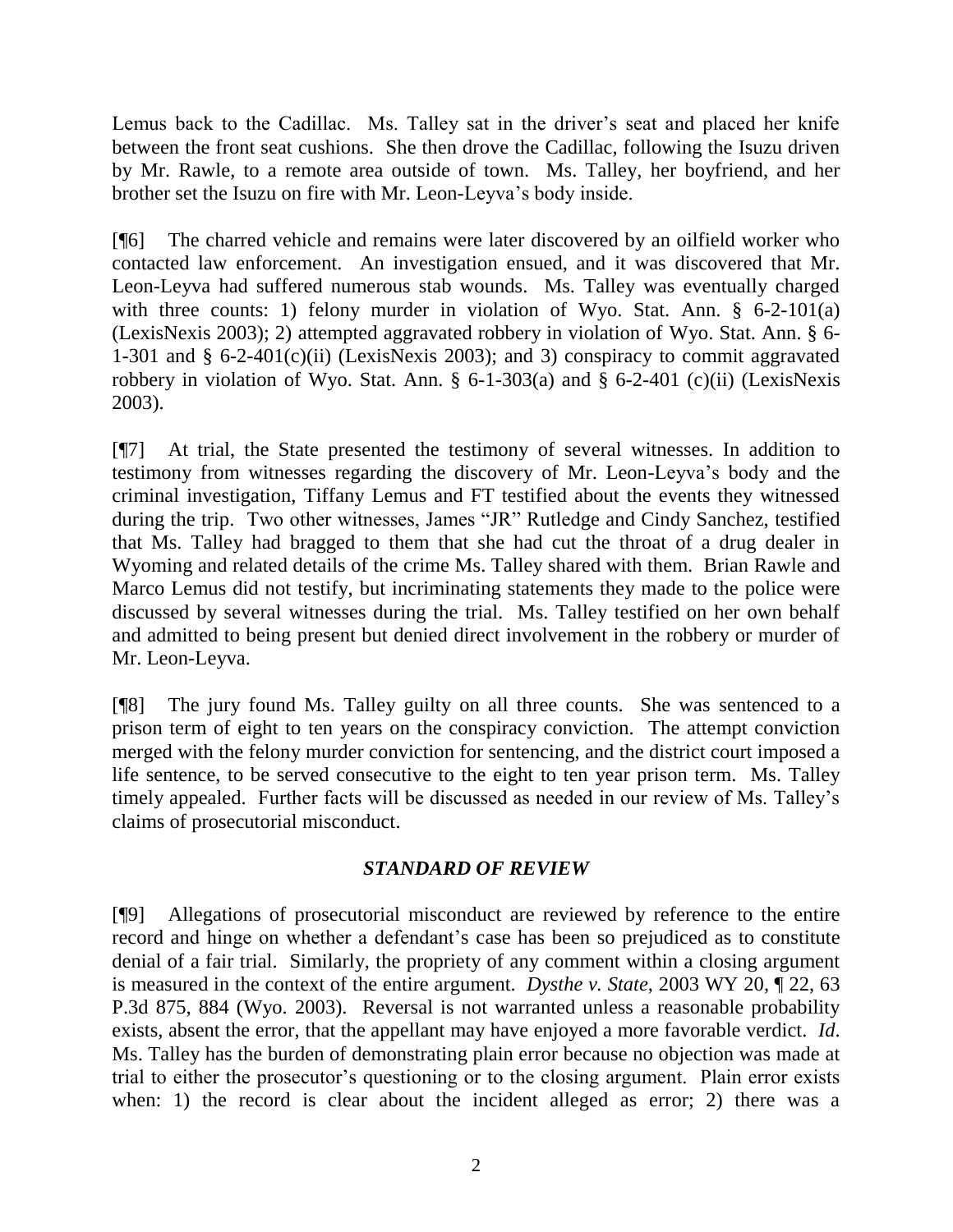transgression of a clear and unequivocal rule of law; and 3) the party claiming the error was denied a substantial right which materially prejudiced him. *Id*., ¶ 23, 63 P.3d at 884.

# *DISCUSSION*

## *Improper questioning*

[¶10] Ms. Talley claims the prosecutor committed misconduct while cross-examining her, by asking her whether other witnesses were lying. Although a defendant who testifies in a criminal case may be cross-examined regarding his credibility just like any other witness, there are limits placed upon the prosecutor. *Jensen v. State*, 2005 WY 85, ¶ 20, 116 P.3d 1088, 1095 (Wyo. 2005). A prosecutor may not cross-examine a defendant using the "lying" or "mistaken" technique. Such questions are improper, and use of them amounts to misconduct. *Id.*; *Beaugureau v. State*, 2002 WY 160, ¶ 17, 56 P.3d 626, 635-36 (Wyo. 2002).

[¶11] Courts prohibit "were-they-lying" questions for several reasons: 1) they invade the province of the jury, as determinations of credibility are for the jury; 2) they are argumentative and have no probative value; 3) they create a risk that the jury may conclude that, in order to acquit the defendant, it must find that a contradictory witness has lied; 4) they are inherently unfair, as it is possible that neither the defendant nor the contradictory witness has deliberately misrepresented the truth; and 5) they create a "nowin" situation for the defendant: if the defendant states that a contradictory witness is not lying, the inference is that the defendant is lying, whereas if the defendant states that the witness is lying, the defendant risks alienating the jury. *State v. Maluia*, 108 P.3d 974, 978 (Haw. 2005). *Accord Jensen*, ¶ 20, 116 P.3d at 1095-96; *State v. Graves*, 668 N.W.2d 860, 872-73 (Iowa 2003); and *State v. Thompson*, 832 A.2d 626, 648 (Conn. 2003).

[¶12] The State agrees that Ms. Talley was subjected to cross-examination prohibited by *Jensen* and *Beaugureau*. At trial, she was questioned as follows:

[Prosecutor]: Never passed those knives out amongst the four of you like your daughter's testified to?

[Ms. Talley]: No, sir.

- Q: You never had a knife in your hand like Tiffany testified to?
- A: No, sir.
- Q: And never had knives like Cindy Sanchez testified to?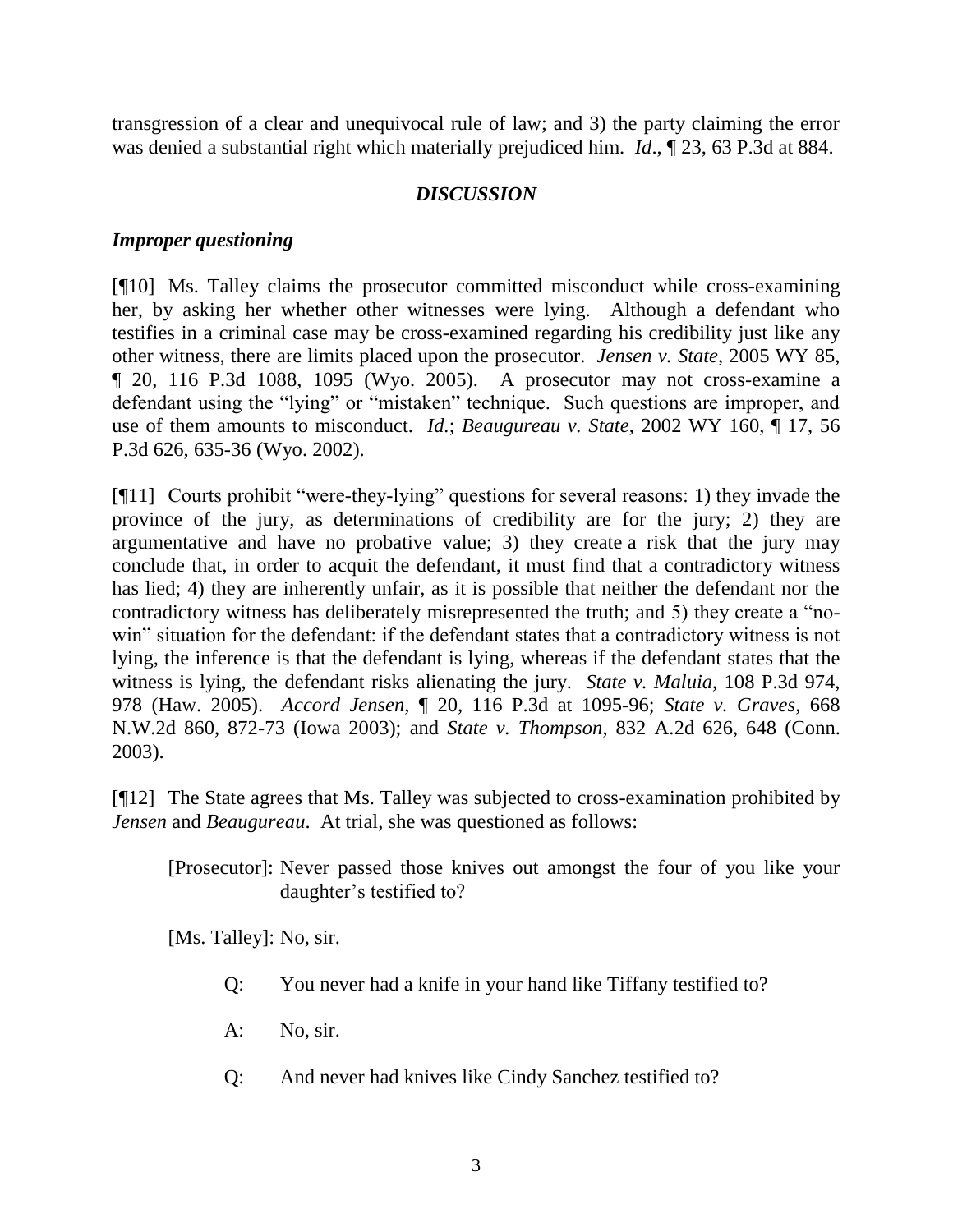- A: No, sir.
- Q: Never had a knife like J.R. Rutledge testified to?
- A: No, sir.
- **Q: And everyone who's testified in this courtroom this week has lied except you?**
- **A: Yes, sir.**
- **Q: You are the one that's telling the truth?**
- **A: Yes, I am.**
- Q: You've got a lot at stake in this; don't you?
- A: Of course, I do, my life.
- Q: You have had a lot of time to think about it; haven't you?
- A: Yes, I have.

(Emphasis added.) Later in the cross-examination, similar questioning occurred:

- Q: Now you said that Tiffany got out of the car out there where the car was burned?
- A: Yes, I did.
- Q: [FT] said Tiffany did not?
- A: Yes, I know.

. . .

- Q: **So again those two are lying and you are telling the truth?**
- A: **I'm telling the truth**.
- Q: Said you had nothing to do with starting the car on fire?
- A: No, I didn't.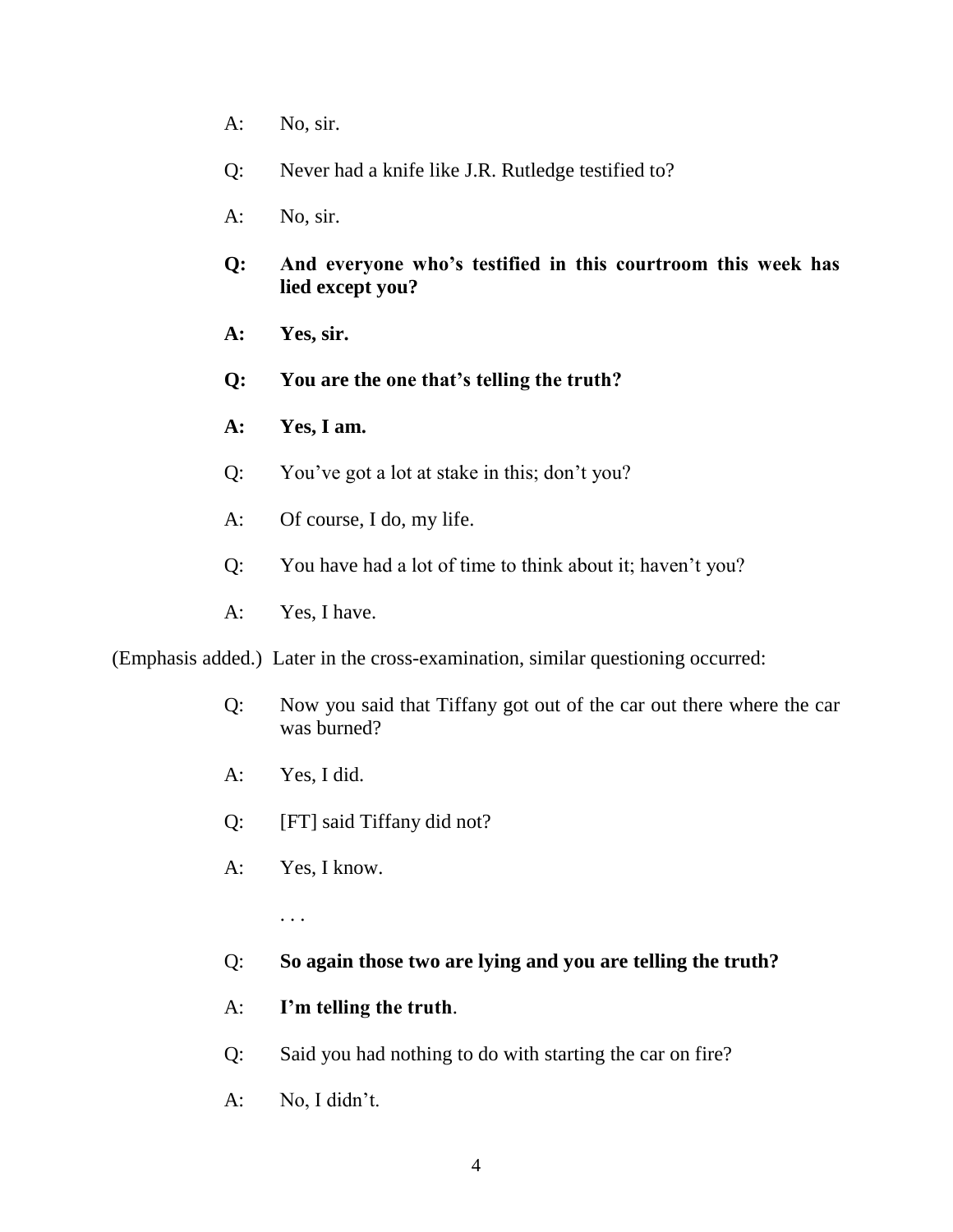- Q: You've heard Tiffany testify you were out when the car got set on fire, … you heard [FT] testify to that; correct?
- A: Yes, I did.
- Q: Okay. You heard J.R. Rutledge testify, that you told him that you set a car on fire. You heard Cindy Sanchez testify to that?
- A: They said that I did.
- **Q: And again these people are all lying?**
- **A: Yes, they are.**
- **Q: And you are telling the truth?**
- **A: Yes, they are [sic].**
- Q: You said you had no blood on you?
- A: No, I didn't.

(Emphasis added.) Accordingly, the State concedes that Ms. Talley has demonstrated a violation of a clear and unequivocal rule of law, thereby satisfying the first two prongs of the plain error standard. However, the State contends that Ms. Talley has failed to prove prejudice to her right to a fair trial.

[¶13] In support of her claim of prejudice, Ms. Talley contends that the State's evidence was not overwhelming and that to convict her, the jury had to believe the testimony of her daughter, FT, and Tiffany Lemus. FT was the only witness who testified concerning the conspiracy, and Mrs. Lemus was a key witness for the State. Ms. Talley points to inconsistencies in the testimony of these two witnesses in an attempt to demonstrate that the State's case against her was not solid. She reasons that the jury could not have reasonably resolved the discrepancies to arrive at a guilty verdict, and instead, the jury must have been influenced by the prosecutor putting her in the unfavorable light of calling her own relatives liars.

[¶14] We examine prejudice in light of the entire record. It is apparent from the record that Ms. Talley embraced the idea that other witnesses were lying. Her theory of defense was that witnesses for the State had been threatened or induced to concoct stories implicating her. Defense counsel introduced this theory in his opening statement, asking the jury to pay close attention to how the investigation developed and how certain details recalled by witnesses did not surface until after they were included in police reports. This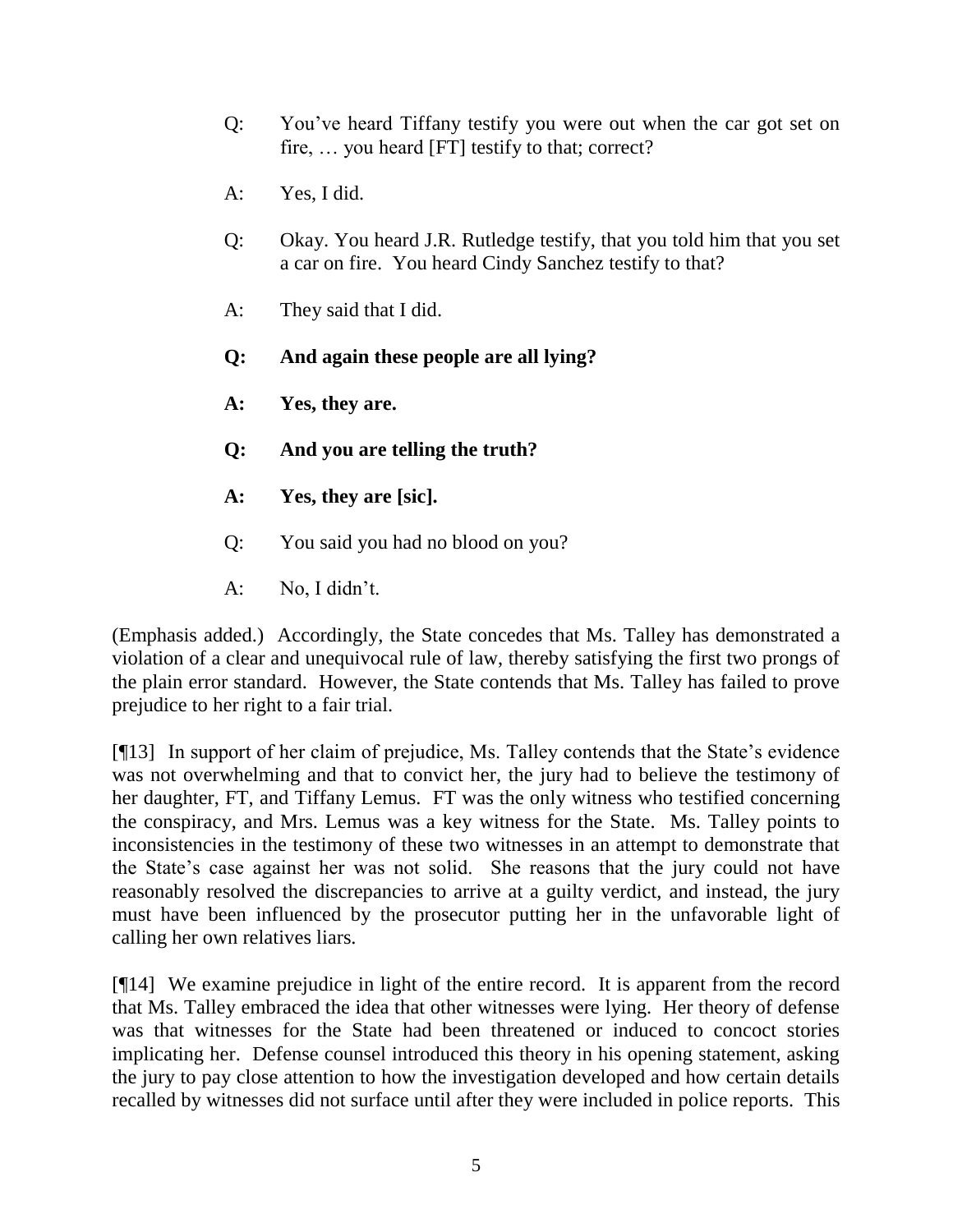theory was continued throughout the trial and pervaded the questioning of most witnesses. Defense counsel commented extensively upon the credibility of the State's witnesses in closing argument and used the term "lying." For example, he began his discussion as follows:

> What I want to talk about, credibility of the witnesses, believability of witnesses. Now if the instructions talk about, you know, somebody's testified falsely, now that doesn't necessarily mean somebody's lying, intentionally lying, there's a lot of reasons you will come up with incorrect testimony. Lying is one of them. I think we have got witnesses here that may be doing both. Some witnesses are doing one thing, some another, some maybe a little of both. I think J.R. and Cindy Sanchez are plain out lying. Tiffany, I think probably is doing some of both.

[¶15] Ms. Talley discounts the impact of her theory of defense or the words used by her trial counsel. True, we have held prosecutors to a higher standard, imposing upon them a duty to refrain from using improper questions. *Jensen*, ¶ 22, 116 P.3d at 1097. We determined that a defendant cannot "open the door" to the type of improper questioning used by the prosecutor in this case. *Id.* However, we agree with the reasoning of the Iowa Supreme Court that a defendant's invitation or instigation is a relevant consideration in assessing the prejudice element. *Graves*, 668 N.W.2d at 873. *Accord State v. Duran*, 140 P.3d 515, 524 (N.M. 2006) (discussing assessment of "fundamental error").

[¶16] To evaluate the prejudice of improper "were-they-lying" questions, courts weigh several factors: 1) the severity and pervasiveness of the misconduct; 2) the significance of the misconduct to the central issues in the case; 3) the strength of the State's evidence; 4) the use of cautionary instructions or other curative measures; and 5) the extent to which the defense invited the misconduct. *Graves*, 668 N.W.2d at 877. In light of the defense's repeated and extended efforts to explore other witnesses' motivations to fabricate their stories, the prosecutor's questions of Ms. Talley could not have been that surprising to her or to the jury. The questioning, while improper, was relatively brief in duration. The prosecutor did not emphasize Ms. Talley's responses to these questions in his closing argument. Instead, he echoed the judge's instructions that it was the jury's role to determine the credibility of the witnesses.

[¶17] After reviewing the entire record, we cannot conclude that in the absence of the prosecutor's misconduct, a reasonable possibility exists that the verdict would have been more favorable to Ms. Talley. For the most part, the evidence concerning the meeting with Mr. Leon-Leyva, and the subsequent burning of his vehicle and body, was undisputed. During her testimony, Ms. Talley refuted a plan to rob the victim but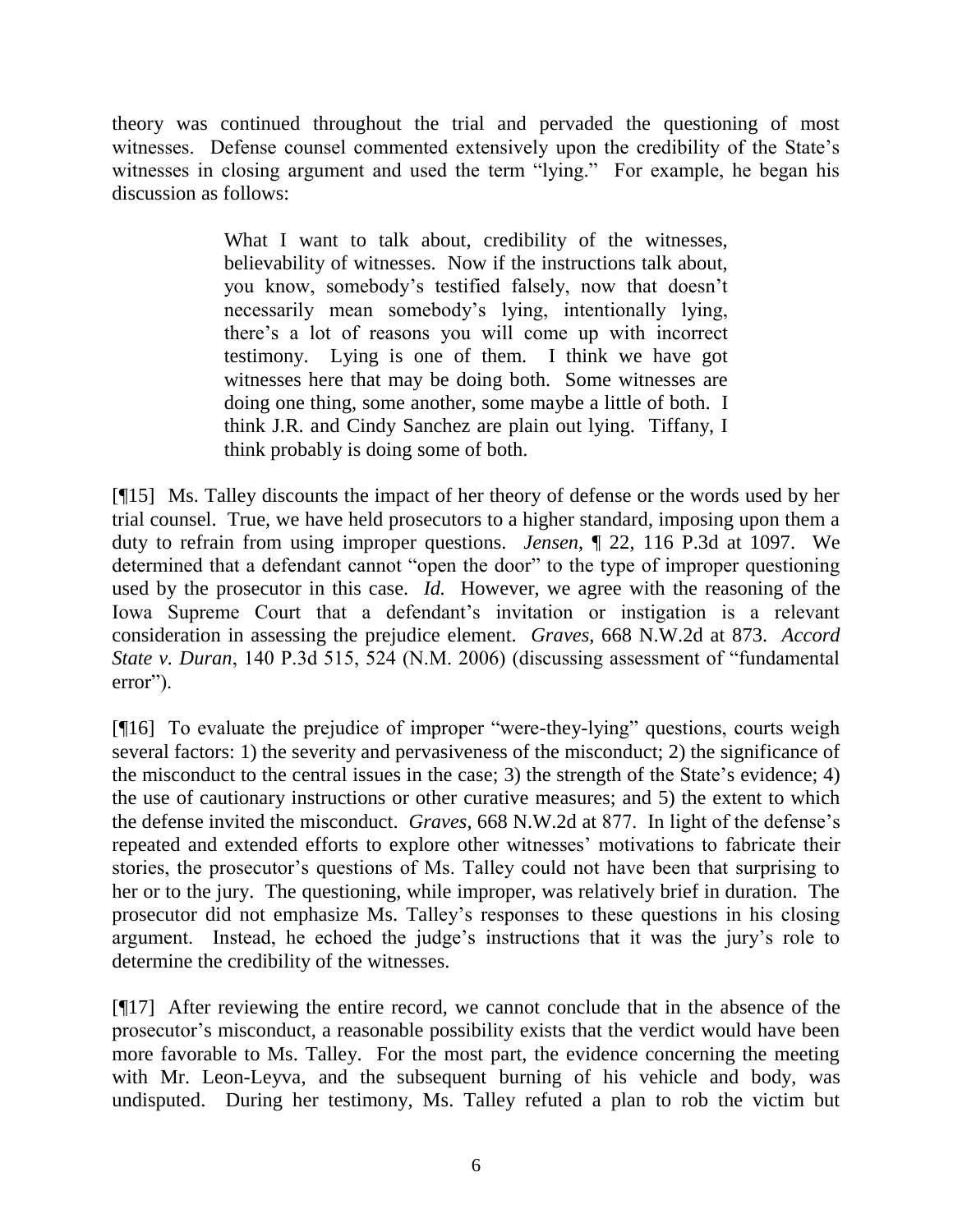admitted that she had entered the victim's vehicle as part of a drug deal. She admitted to being an active participant in the subsequent cover-up. However, the weight of the evidence identified Ms. Talley as an armed and active participant in the robbery and murder. Although the testimony of FT and Mrs. Lemus differed in some respects, many aspects were consistent and were corroborated by the physical evidence. Both testified that Ms. Talley had a knife and had blood on her. Other witnesses related Ms. Talley's own admissions of her participation in the robbery and the murder. Evidence was presented that Ms. Talley and her co-conspirators possessed personal effects belonging to Mr. Leon-Leyva, a brown wallet and a gold chain. Even taking into account the impropriety of the prosecutor's cross-examination, the evidence was sufficient to sustain Ms. Talley's convictions. Accordingly, we conclude that Ms. Talley has failed to demonstrate prejudice from the prosecutor's misconduct.

# *Closing argument*

[¶18] In her second claim of error, Ms. Talley challenges statements made by the prosecutor during his rebuttal argument:

> Marco is charged with a crime. Marco can't come here and testify. I can't put him on the stand, he has the right to remain silent. [Defense counsel] knows that.

She contends the prosecutor committed misconduct by telling the jury that Marco Lemus did not testify because he would have invoked his Fifth Amendment privilege. The State asserts that the reference did not violate a clear and unequivocal rule of law. However, we find the prosecutor's statement concerning Marco improper because it referred to an extraneous matter that should not have been before the jury.

[¶19] It is well-settled law that a prosecutor must restrict his argument to the evidence presented to the jury. *Doherty v. State*, 2006 WY 39, ¶ 20, 131 P.3d 963, 970 (Wyo. 2006); *Adams v. State*, 2005 WY 94, ¶ 18, 117 P.3d 1210, 1217 (Wyo. 2005); *Whitney v. State*, 2004 WY 118, ¶ 87, 99 P.3d 457, 486 (Wyo. 2004); *White v. State*, 2003 WY 163, ¶ 28, 80 P.3d 642, 653 (Wyo. 2003); *Dysthe*, ¶ 24, 63 P.3d at 884-85; *Montoya v. State*, 971 P.2d 134, 136-37 (Wyo. 1998); *Dice v. State*, 825 P.2d 379, 384 (Wyo. 1992). Marco Lemus did not testify. The prosecutor's explanation for his absence in the courtroom was neither a fair comment upon evidence that was presented nor a reasonable inference to be drawn therefrom.

[¶20] It may very well be that the prosecutor was prohibited from calling Marco as a witness by the principles expressed in *Namet v. United States*, 373 U.S. 179, 187, 83 S.Ct. 1151, 1155, 10 L.Ed.2d 278 (1963) and *Douglas v. Alabama*, 380 U.S. 415, 420, 85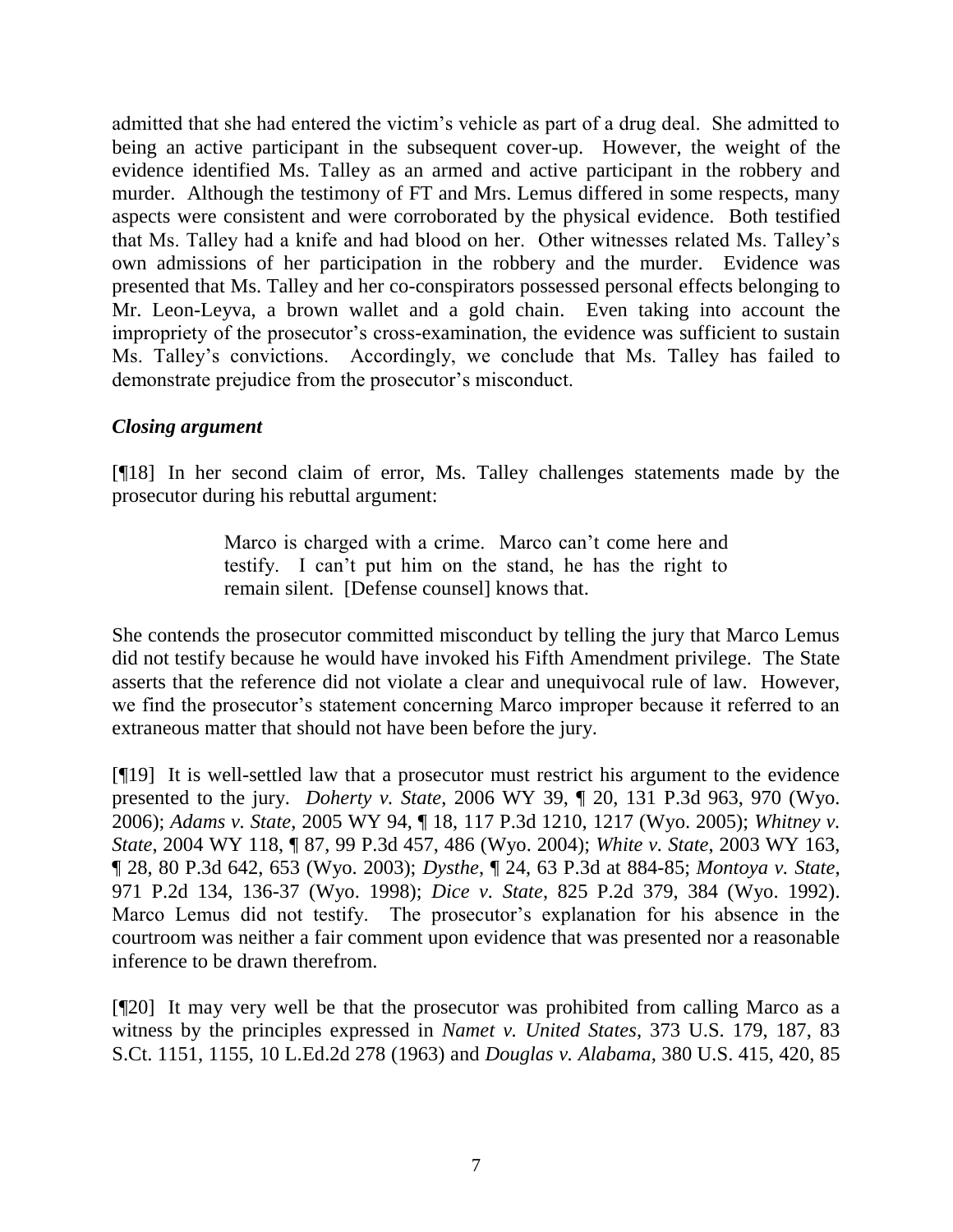S.Ct. 1074, 1077, 13 L.Ed.2d 934  $(1965)$ .<sup>1</sup> It would be impermissible for the State to build its case against Ms. Talley by placing her co-conspirators on the stand so that they would invoke their Fifth Amendment privilege. To a certain extent, advising the jury of that circumstance had the same effect.

[¶21] "The potential prejudice to a defendant when a prosecutor refers to facts outside the record arises because the prosecutor has effectively assumed the role of an unsworn witness, lending the dignity and prestige of his office to the State's case." *Montoya*, 971 P.2d at 137 (quoting Joseph F. Lawless, Jr., *Prosecutorial Misconduct* § 9.22 cmt. (1985)). A prosecutor should not suggest that he has independent knowledge of facts that could not be presented to the jury. *State v. Ceballos*, 832 A.2d 14, 41 (Conn. 2003). Jurors recognize the prosecutor's role as a leader of law enforcement in their community; they naturally regard the prosecutor as a symbol of authority; that recognition and regard may impress a jury, causing jurors to give significant weight to the words of a prosecutor. *Earll v. State*, 2001 WY 66, ¶ 12, 29 P.3d 787, 791 (Wyo. 2001). Explaining Mr. Lemus' absence by stating that he would have invoked his privilege not to incriminate himself was therefore improper.

[¶22] Ms. Talley contends that the error prejudiced her right to a fair trial. We consider the nature of the error in question within the context of the quality of the prosecution's case against the accused. *Earll*, ¶¶ 13-14, 29 P.3d at 791. We also evaluate the gravity of the error, the likely impact on the average juror, whether the comment was deliberately placed before the jury to divert attention to extraneous matters, and whether the error was invited by defense counsel. *Trujillo v. State*, 2002 WY 51, ¶ 15, 44 P.3d 22, 28 (Wyo. 2002); *Warner v. State*, 2001 WY 67, ¶ 23, 28 P.3d 21, 29 (Wyo. 2001). We are always mindful that "[t]rial counsel may decide, for tactical reasons, not to object during closing argument concluding that calling further attention to a particular statement may add to its credibility." *Adams v. State*, 2005 WY 94, ¶ 18, 117 P.3d 1210, 1217 (Wyo. 2005). "Plain error in closing argument must remain hard to find because otherwise the trial court becomes charged with an adversary responsibility to control argument even when objection is not taken by the opposing attorney." *Dice*, 825 P.2d at 385.

[¶23] When placed in context, we believe the prosecutor's comment was not a deliberate attempt to inject extraneous matters for the jury's consideration. The apparent motivation

 $\overline{a}$ 

<sup>&</sup>lt;sup>1</sup> Pursuant to *Namet* and *Douglas*, a prosecutor may not call a witness closely associated with the defendant in criminal activities in order to elicit the Fifth Amendment privilege against self-incrimination, and reversal may be required in two situations: 1) when the prosecutor consciously attempts to influence the jury by building its case out of inferences arising from use of the testimonial privilege, thus depriving a defendant of due process of law; or 2) when inferences from a witness's refusal to answer add critical weight to the prosecutor's case in a manner which denies opportunity for cross-examination, and thus unfairly prejudices the defendant by precluding him from exercising his Sixth Amendment right to confrontation.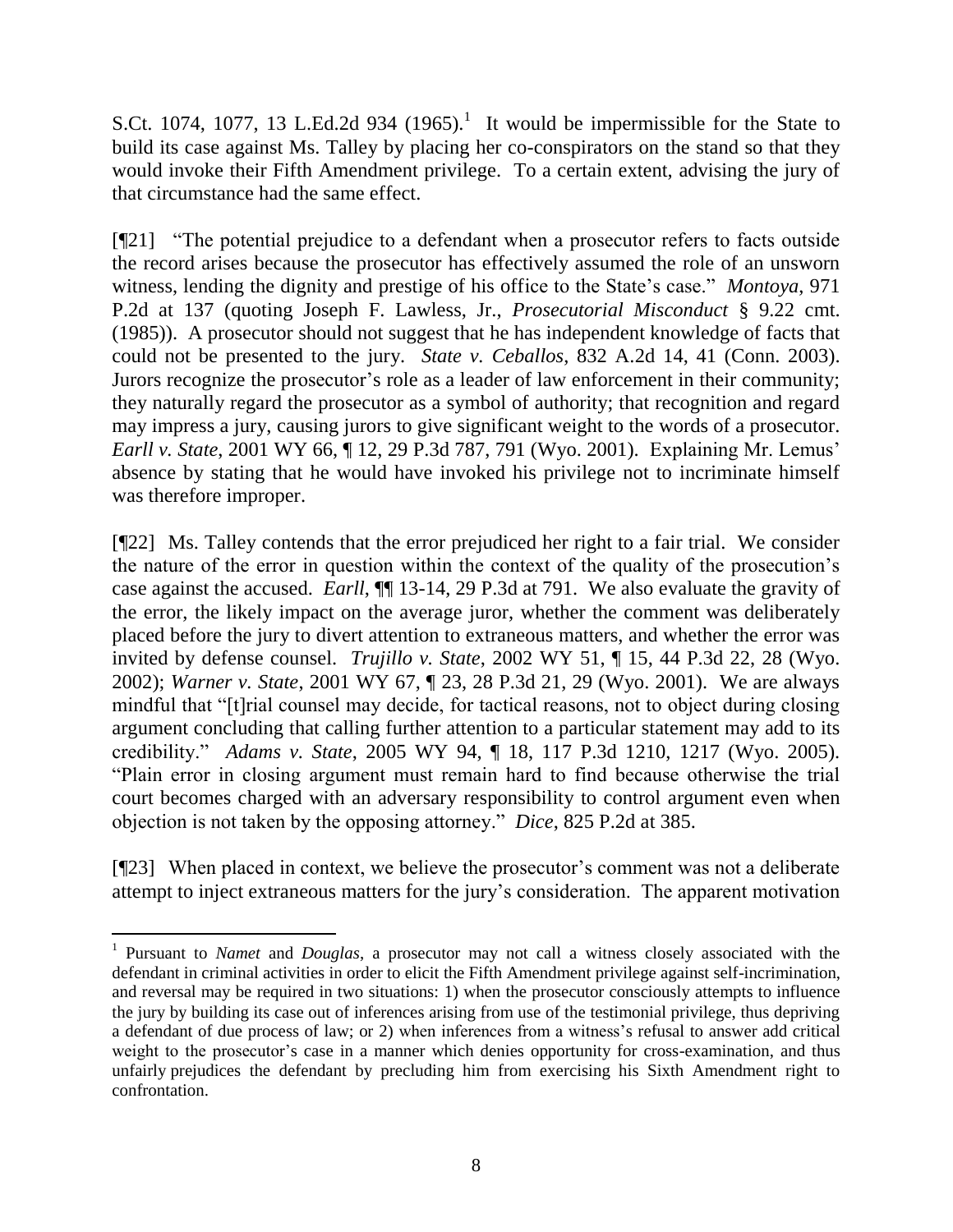was to respond to the argument of defense counsel which focused upon Marco Lemus. In his closing remarks, defense counsel argued that Marco had been the only one who was with the victim when the fatal wounds were inflicted.

> One of [the] things we probably will never know. I guess there's – right now there's only one person alive that knows it, Marco, sitting over in the jail. He knows what happened in there. Eyvette doesn't know exactly. All she knows is what she saw, but there's certainly reason for Marco to be in there making the deal; got the money, tiny guy, easy to rob, speaks Spanish, lots of reasons.

Defense counsel then sought to discredit Marco's statements:

That's basically human nature. When the crosshairs are on me, divert the blame, just like Marco did. … Oh, well, okay, but if I go down everybody else is going down. Only thing I want is everybody gets charged equally, everybody goes down if I'm going. Spread the blame. Who knows, in Marco's mind maybe he'll get a better deal. Maybe he can be the State's witness against everybody else. Didn't work out that way. But maybe that will happen. That's our nature, so you can concoct this story. He was there through the whole thing so he knows enough details to show where everything was, but he starts giving the stuff, implying, yes, sir, Tiffany was involved from the very beginning. … And yes, sir, there was Eyvette sawing this guy's head off. And yes, sir, we sold a gold necklace, and gives them all these details. … Now we have got first degree murder because Marco said there was a conspiracy to rob this guy, even though we have had interview after interview with Tiffany who said not a thing was said about that.

In rebuttal, the prosecutor responded:

[Defense counsel] told you that the State has asked you to forget inconsistent testimony. I've never asked you to do that. Think real hard. I don't think you will find that I ever asked you to do that.

I've told you that there are inconsistencies and that you get to sort through them. You are the finders of fact. Mr. Brown told you who he thought was lying. We don't get to